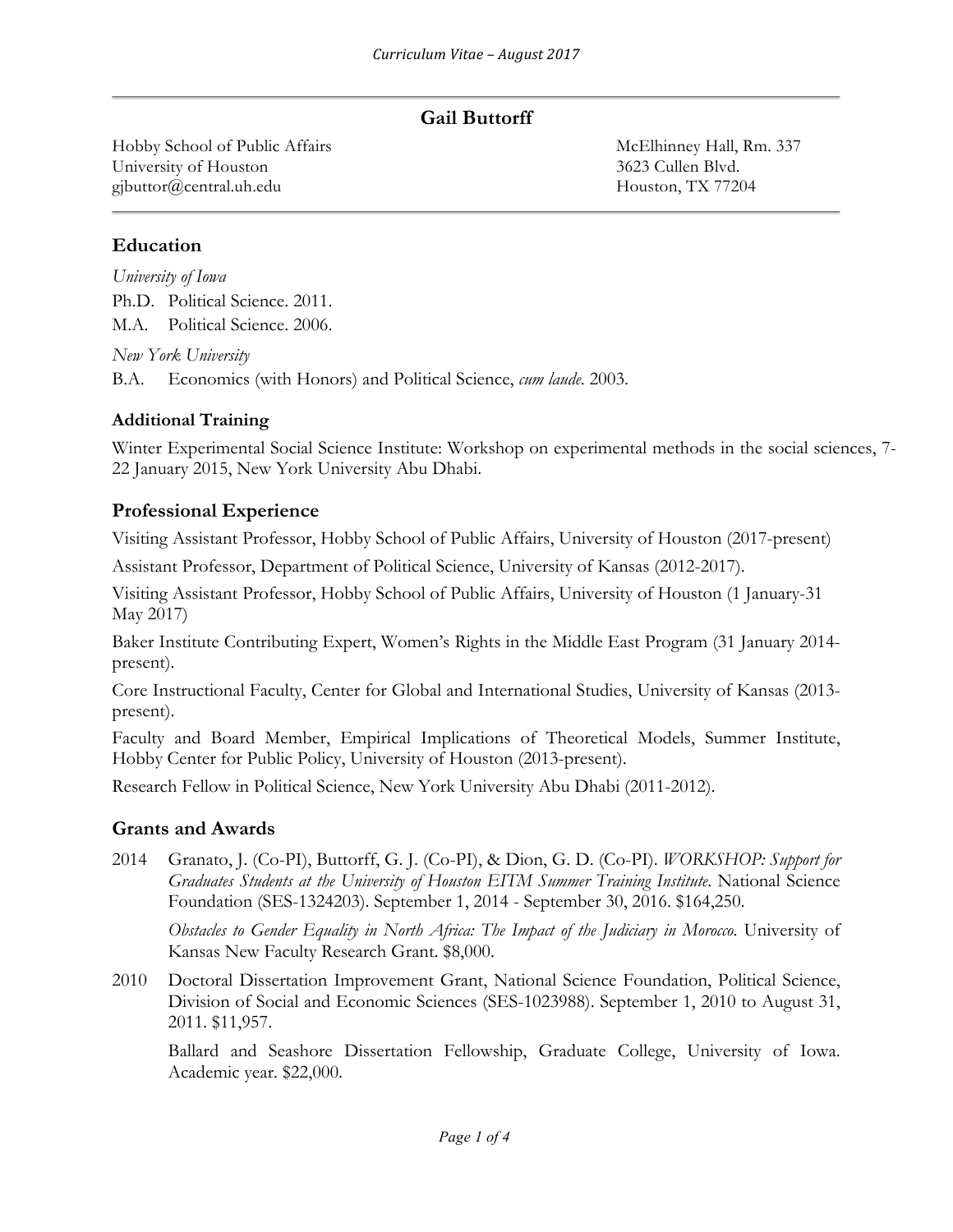- 2009 T. Anne Cleary International Dissertation Research Fellowship, Graduate College, University of Iowa. \$3,500.
- 2008 ACOR-CAORC Fellowship, Council of American Overseas Research Centers, Bureau of Educational and Cultural Affairs, United States Department of State. February 1, 2009 to June 30, 2009. \$15,000.
- 2007 Critical Language Scholarship (Arabic), US Department of State. Summer 2007.

#### **Scholarship**

#### **Articles (Refereed)**

Buttorff, G. (2015) Coordination failure and the politics of tribes: Jordanian elections under SNTV. *Electoral Studies* 40: 45-55.

Buttorff, G. & Dion, D. (2016) Participation and Boycott in Authoritarian Elections. *Journal of Theoretical Politics*.

Buttorff, G., Al-Lawati, N. & Welborne, B. (*forthcoming*) Cursed No More? The Resource Curse, Gender, and Labor Nationalization Policies in the GCC. Accepted for special issue of *Journal of Arabian Studies*.

#### **Book Chapters (Refereed)**

Abdulkadir, R & Buttorff, G. (2016) Kin-Based Values and Attitudes Towards Gender Equality in Morocco and Egypt. In Shalaby, M & Moghadam, V., Eds. *Empowering Women After the Arab Spring*. Palgrave Macmillan.

#### **Book Reviews**

Buttorff, G. 2016. Review of Tarek Masoud's *Counting Islam: Religion, Class and Elections in Egypt* in *International Journal of Middle East Studies* 48 (01): 195-196.

## **Articles (Not Refereed)**

Buttorff, G & Welborne, B. 2015. Working those connections: Exploring Arab women's differential access to opportunity in the Middle East and North Africa. Issue brief no. 07.17.15. Rice University's Baker Institute for Public Policy, Houston, Texas.

Buttorff, G & Welborne, B. 2015. Rethinking Economic Rentierism and Women's Empowerment. Issue brief no. 09.25.15. Rice University's Baker Institute for Public Policy, Houston, Texas.

#### **Works in Progress/Under Review**

Moving Beyond Electoral Factors: Rethinking Election Boycotts in the Arab World.

Review of A.Kadir Yildrim's *Muslim Democratic Parties in the Middle East: Economy and Politics of Islamist Moderation*. For Autumn 2017 issue of *The Middle East Journal*.

Opposition Extremism, Legitimacy, and Regime Stability in Authoritarian Elections. (with Douglas Dion).

Winning the Real Peace? Exploring the Impact of PMCs on the Duration and Quality of Peace in Africa. (with Amy Eckert and Bozena Welborne)

Revisiting the Oil Curse and Gender Equality in the Middle East. (with Nawra al-Lawati and Bozena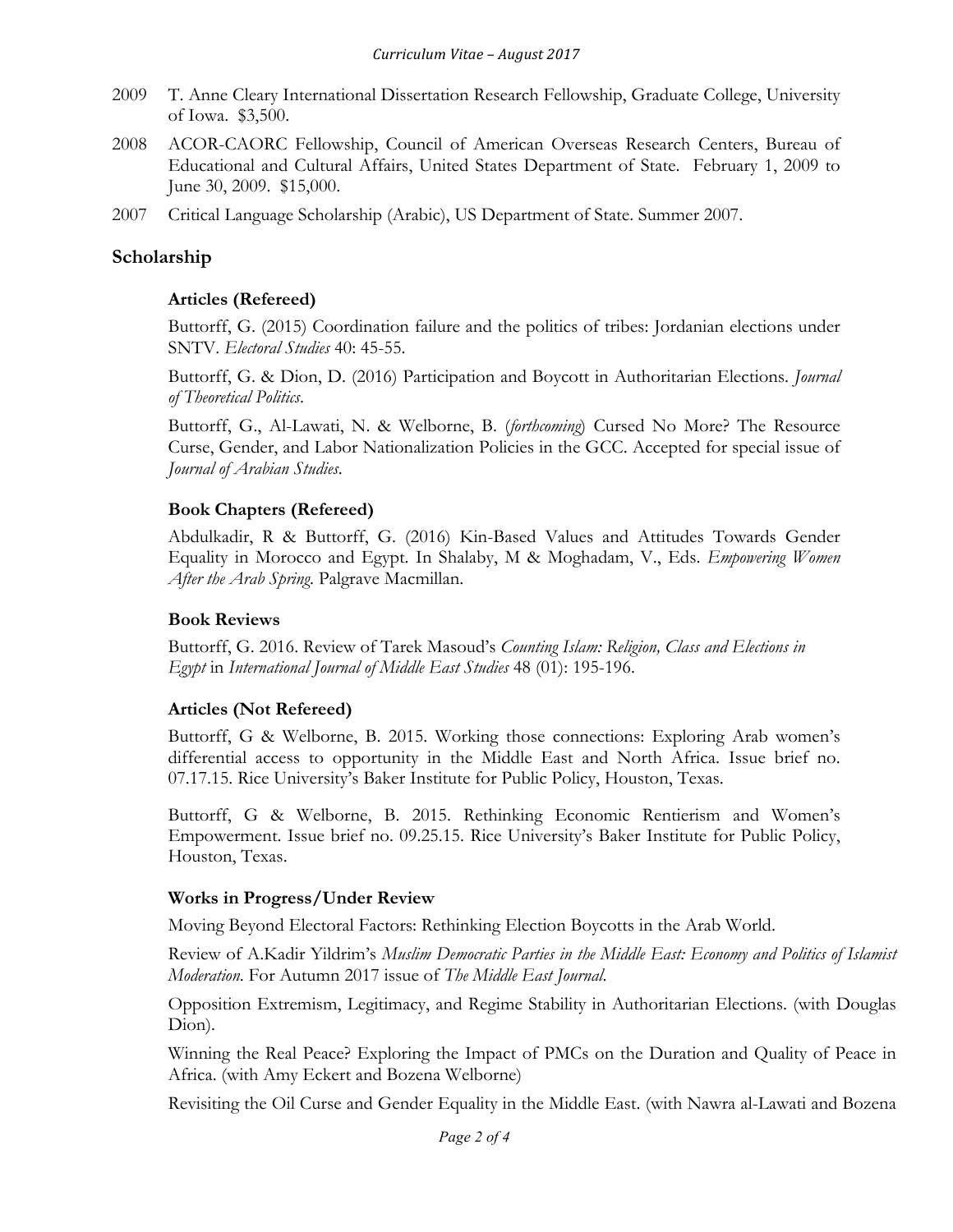Welborne).

The Diffusion of Election Boycotts: How Party Strategies Spread Cross-Nationally.

SNTV, Wasted Votes, and Attitudes towards Parliamentary Elections in Afghanistan.

#### **Selected Conference and Workshop Presentations**

- 2017 Cursed No More? The Resource Curse, Gender, and Labor Nationalization Policies in the GCC. (with Nawra al-Lawati and Bozena Welborne). Paper presented and discussed at the Center for International and Regional Studies, Georgetown University Doha, The Resource Curse in the Gulf Working Group.
- 2016 Revisiting the Oil Curse and Gender Equality in the GCC. (with Nawra al-Lawati and Bozena Welborne). Paper presented at the annual meeting of the *Middle East Studies Association.*

Center for International and Regional Studies, Georgetown University Doha, The Resource Curse in the Gulf Working Group. Led Session on 'Hydrocarbon Wealth and Gender Equality in the Gulf.'

Opposition Extremism, Legitimacy, and Regime Stability in Authoritarian Elections. (with Douglas Dion). Paper presented at the annual meeting of the *American Political Science Association*.

Opposition Extremism, Legitimacy, and Regime Stability in Authoritarian Elections. (with Douglas Dion). Electoral Integrity Project workshop on Contentious Elections, Conflict and Regime Transitions.

2015 SNTV and Wasted Votes in Afghanistan. Paper presented at the annual meeting of the *Midwest Political Science Association*.

Trust and the Empowerment of Syrian Refugees: A Field Experiment in a Jordanian Refugee Camp. (with Chetan Dave). Presented at the *Winter Experimental Social Science Institute*, NYU Abu Dhabi.

- 2014 Barriers to Gender Equality: A Comparative Analysis of Morocco and Egypt. (with Rahma Abdulkadir). Baker Institute's International Conference on Gender and Human Rights in the Middle East, Rice University.
- 2013 The Logic of Opposition. Book Manuscript presented and discussed at the *POMEPS Junior Scholars Conference*, Yale University.

Strategic Tribes: Electoral Rules and Coordination Failures in Jordan Parliamentary Elections. Paper prepared for the annual meeting of the *Middle East Studies Association*.

Barriers to Gender Equality: A Comparative Analysis of Morocco and Egypt. (with Rahma Abdulkadir). Paper prepared for the annual meeting of the *American Political Science Association*.

The Diffusion of Election Boycotts: How Party Strategies Spread Cross-Nationally. Paper prepared for the annual meeting of the *Midwest Political Science Association*.

## **Professional Memberships**

American Institute for Maghrib Studies, American Political Science Association, Middle East Studies Association, Midwest Political Science Association

## **Field Work Experience**

Amman, Jordan; Paris, France; Sana'a, Yemen; Algiers, Algeria